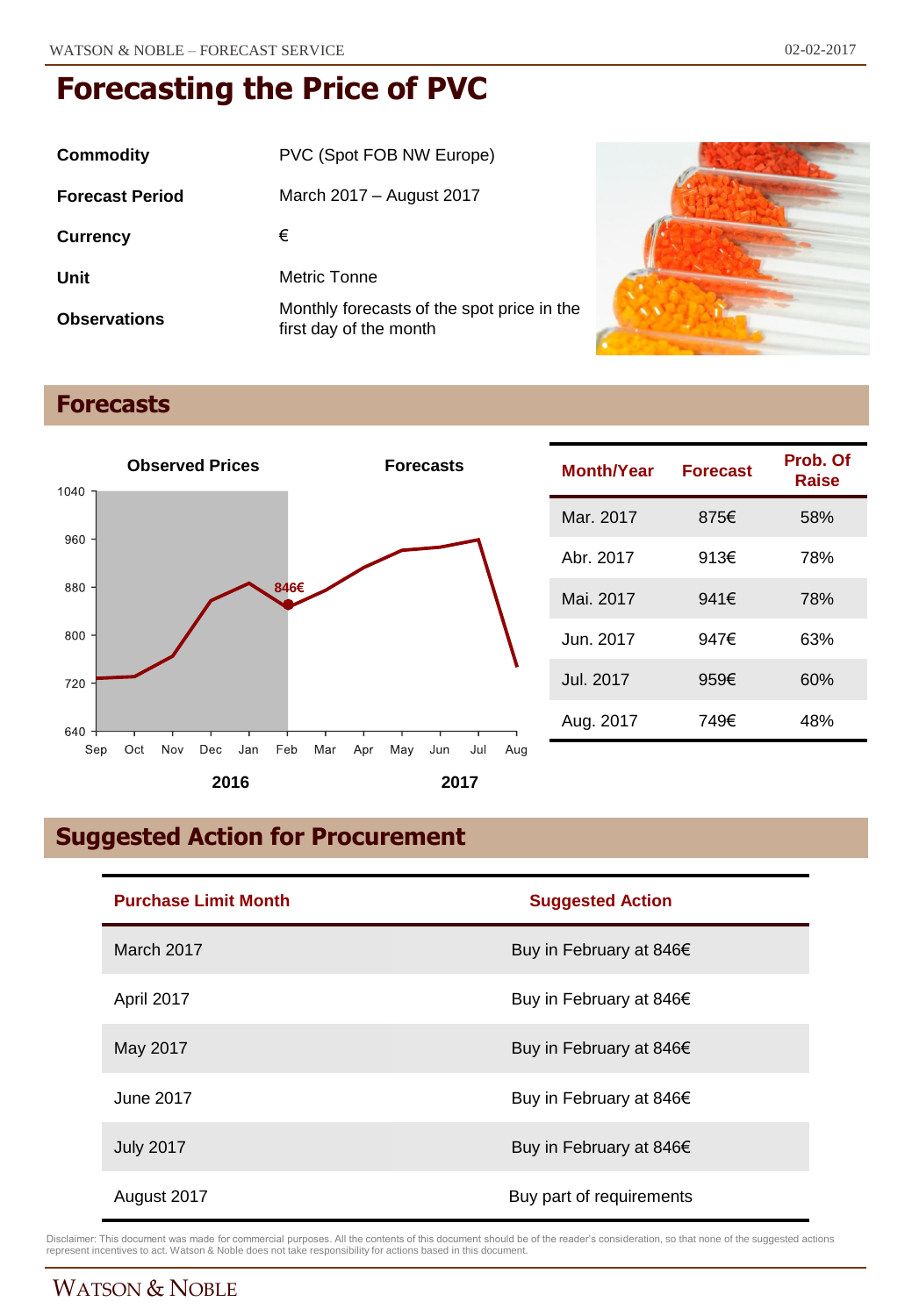## **Impact Analysis: One Month Forecast**



Our algorithm forecasts a higher price of PVC in one month: it is expectable that the price increases 3,42% from 846€ to 875€ until the beginning of March.

### **Indices of Factors**



### **Interpretation**

- **Decrease of Supply:** Positive pressure of the Supply index
- **Increase of Demand:** Positive pressure of the Demand index
- Slightly negative pressure of the index of PVC
- **Considerably positive pressure of the index of variables representing the market upstream**
- **Positive pressure of the index of variables** representing the market downstream
- Positive pressure of the financial index
- Positive pressure of other commodities and other factors
- Focus on US, Euro, and France

### **Impact per Country**



Disclaimer: This document was made for commercial purposes. All the contents of this document should be of the reader's consideration, so that none of the suggested actions<br>represent incentives to act. Watson & Noble does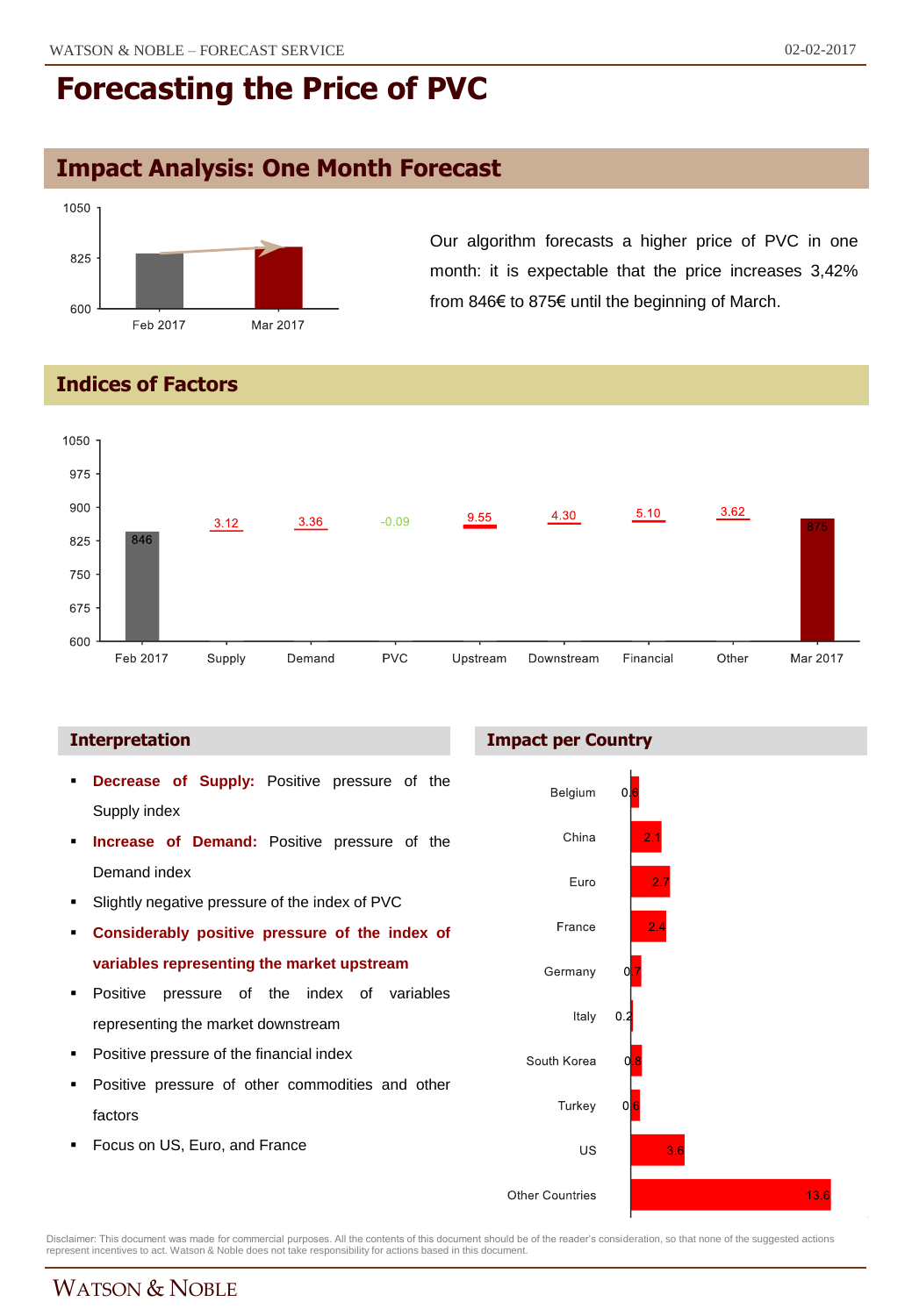## **Impact Analysis: Two Months Forecast**



Our algorithm forecasts a higher price of PVC in two months: it is expectable that the price increases 7,90% from 846€ to 913€ until the beginning of April.

### **Indices of Factors**



- **Decrease of Supply:** Positive pressure of the Supply index
- **Increase of Demand:** Positive pressure of the Demand index
- Slightly negative pressure of the index of PVC
- Positive pressure of the index of variables representing the market upstream
- **Positive pressure of the index of variables** representing the market downstream
- Positive pressure of the financial index
- Positive pressure of other commodities and other factors
- Focus on Euro, UK, and US

### **Interpretation Impact per Country**



Disclaimer: This document was made for commercial purposes. All the contents of this document should be of the reader's consideration, so that none of the suggested actions<br>represent incentives to act. Watson & Noble does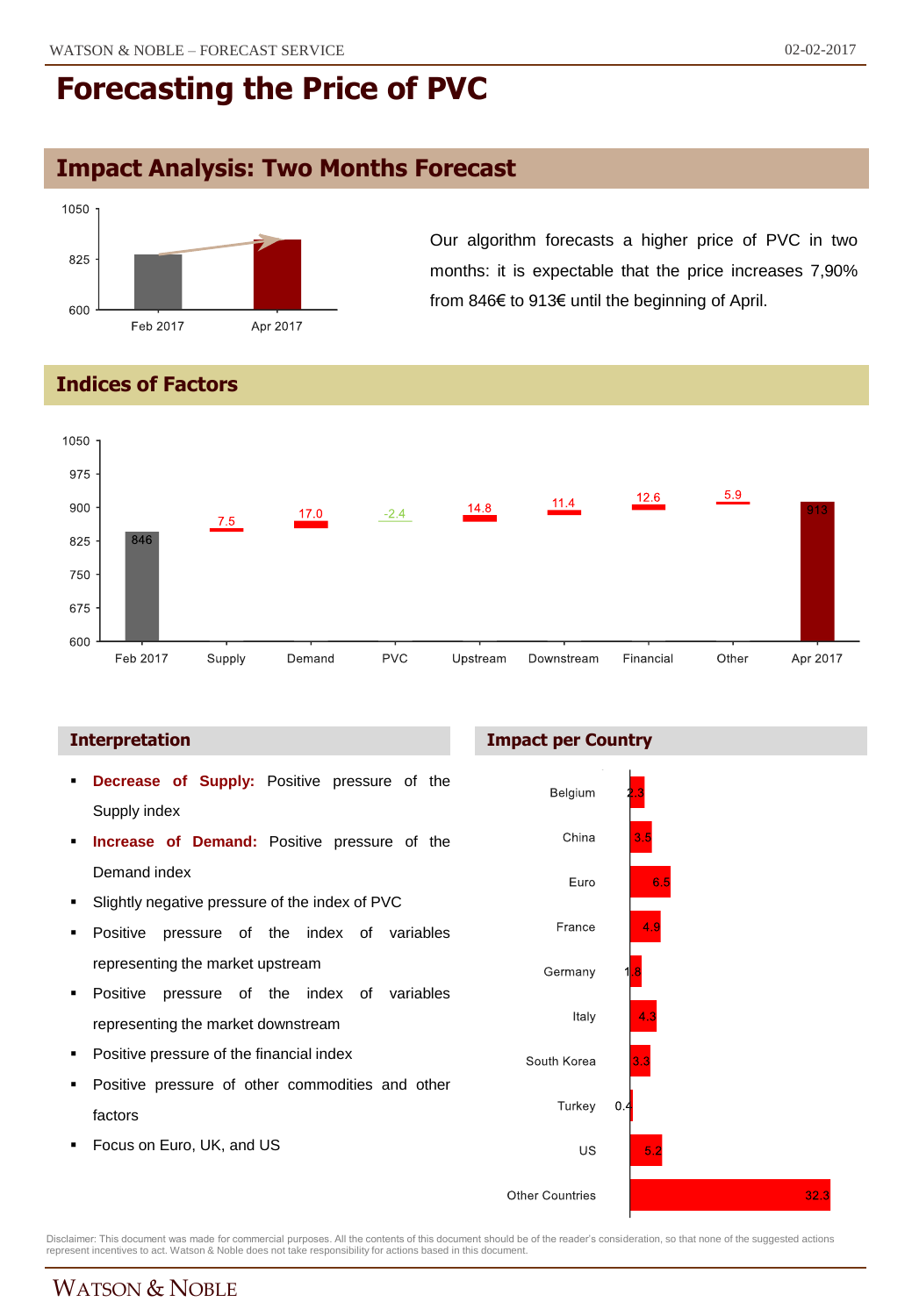# **Impact Analysis: Three Months Forecast**



Our algorithm forecasts a higher price of PVC in three months: it is expectable that the price increases 11,30% from 846€ to 941€ until the beginning of May.

### **Indices of Factors**



- **Decrease of Supply:** Positive pressure of the Supply index **Increase of Demand:** Positive pressure of the Demand index Negative pressure of the index of PVC Positive pressure of the index of variables representing the market upstream
- **Positive pressure of the index of variables** representing the market downstream
- Positive pressure of the financial index
- Positive pressure of other commodities and other factors
- Focus on Japan, South Korea, and France

### **Interpretation Impact per Country**



Disclaimer: This document was made for commercial purposes. All the contents of this document should be of the reader's consideration, so that none of the suggested actions<br>represent incentives to act. Watson & Noble does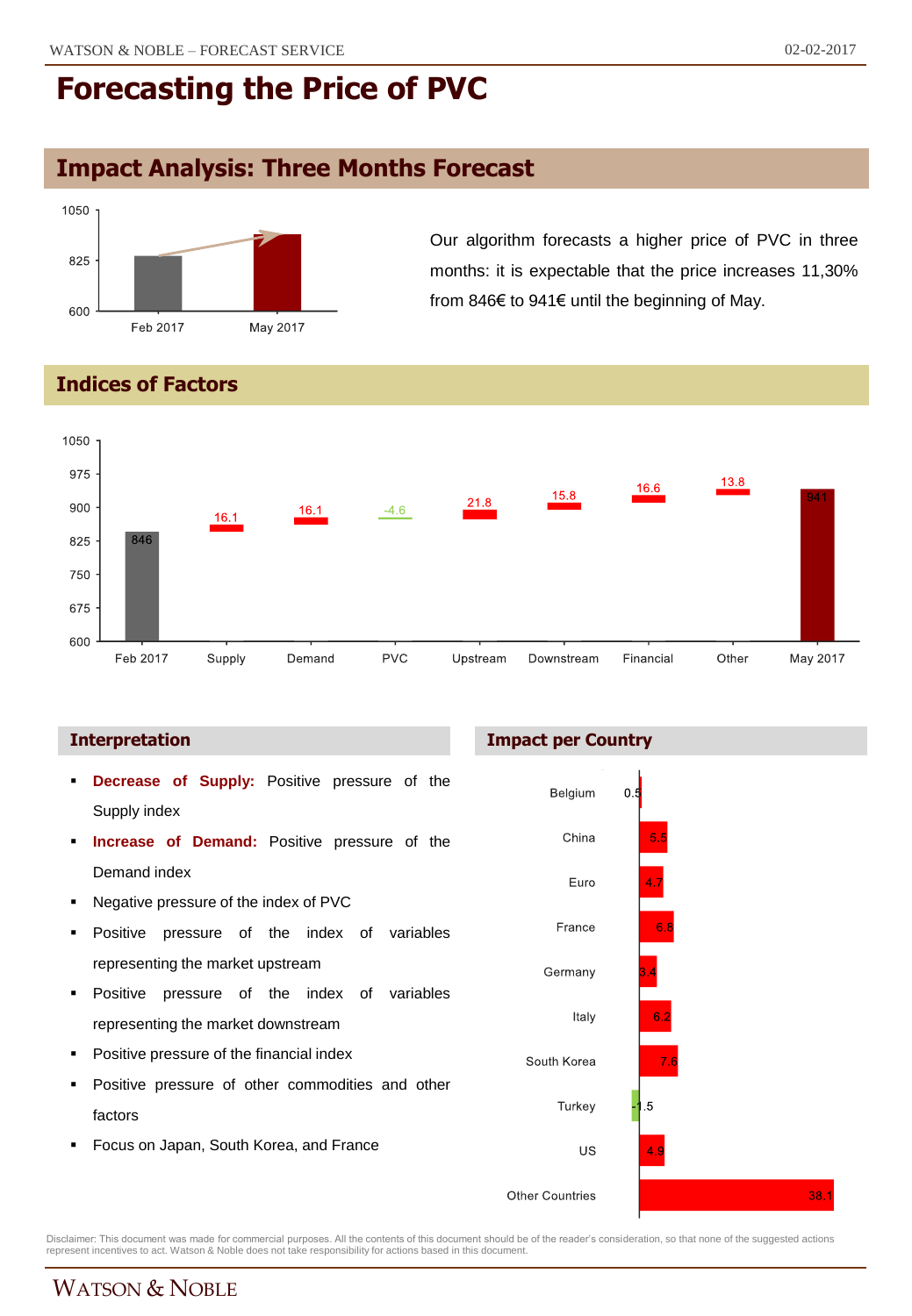# **Impact Analysis: Four Months Forecast**



Our algorithm forecasts a higher price of PVC in four months: it is expectable that the price increases 11,91% from 846€ to 947€ until the beginning of June.

### **Indices of Factors**



- **Decrease of Supply:** Positive pressure of the Supply index
- **Increase of Demand:** Positive pressure of the Demand index
- Negative pressure of the index of PVC
- Positive pressure of the index of variables representing the market upstream
- **Positive pressure of the index of variables** representing the market downstream
- Positive pressure of the financial index
- Positive pressure of other commodities and other factors
- Focus on Mexico, Japan, and China

### **Interpretation Impact per Country**



Disclaimer: This document was made for commercial purposes. All the contents of this document should be of the reader's consideration, so that none of the suggested actions<br>represent incentives to act. Watson & Noble does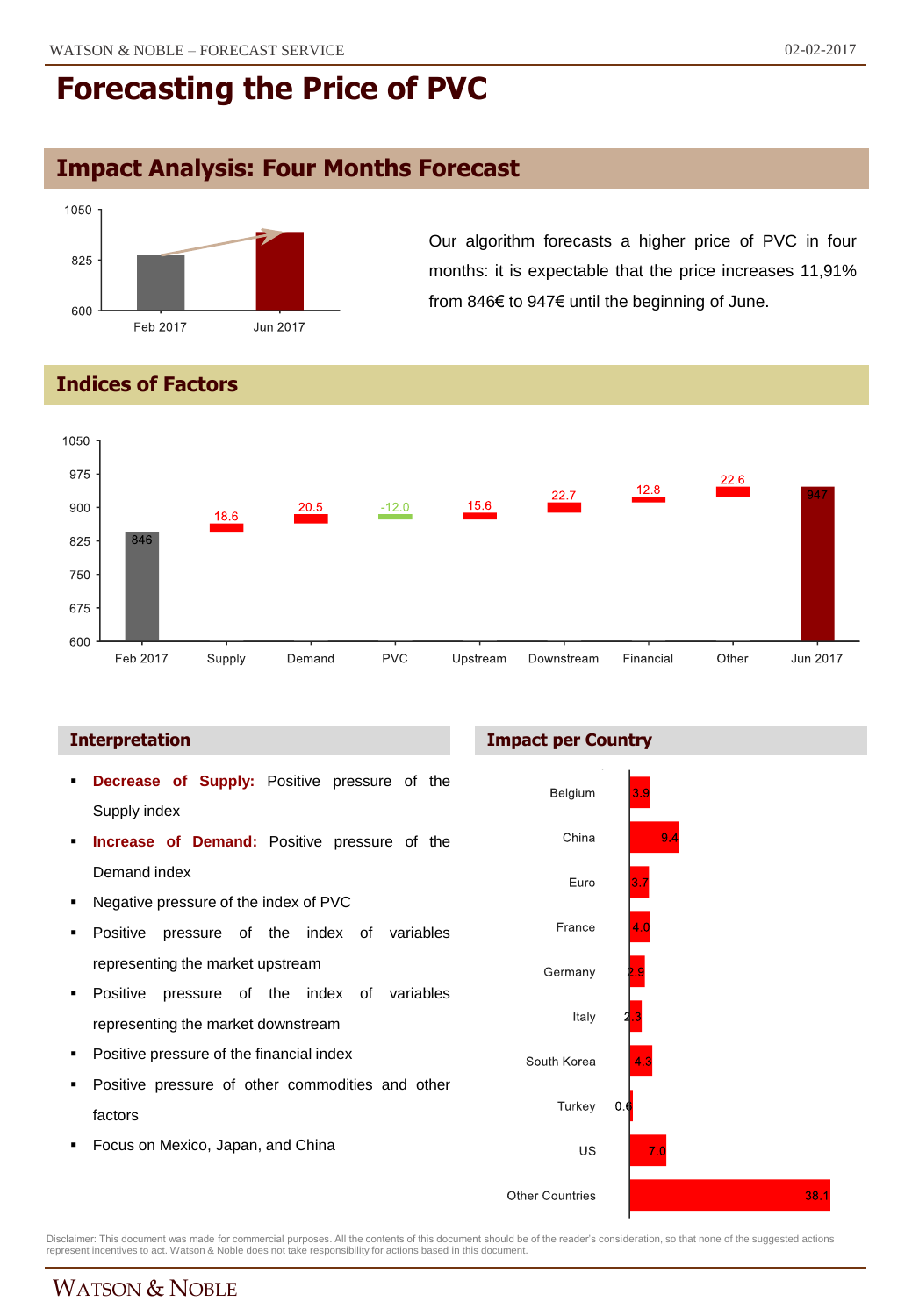## **Impact Analysis: Five Months Forecast**



Our algorithm forecasts a higher price of PVC in five months: it is expectable that the price increases 13,37% from 846€ to 959€ until the beginning of July.

### **Indices of Factors**



### **Interpretation Impact per Country**



Disclaimer: This document was made for commercial purposes. All the contents of this document should be of the reader's consideration, so that none of the suggested actions<br>represent incentives to act. Watson & Noble does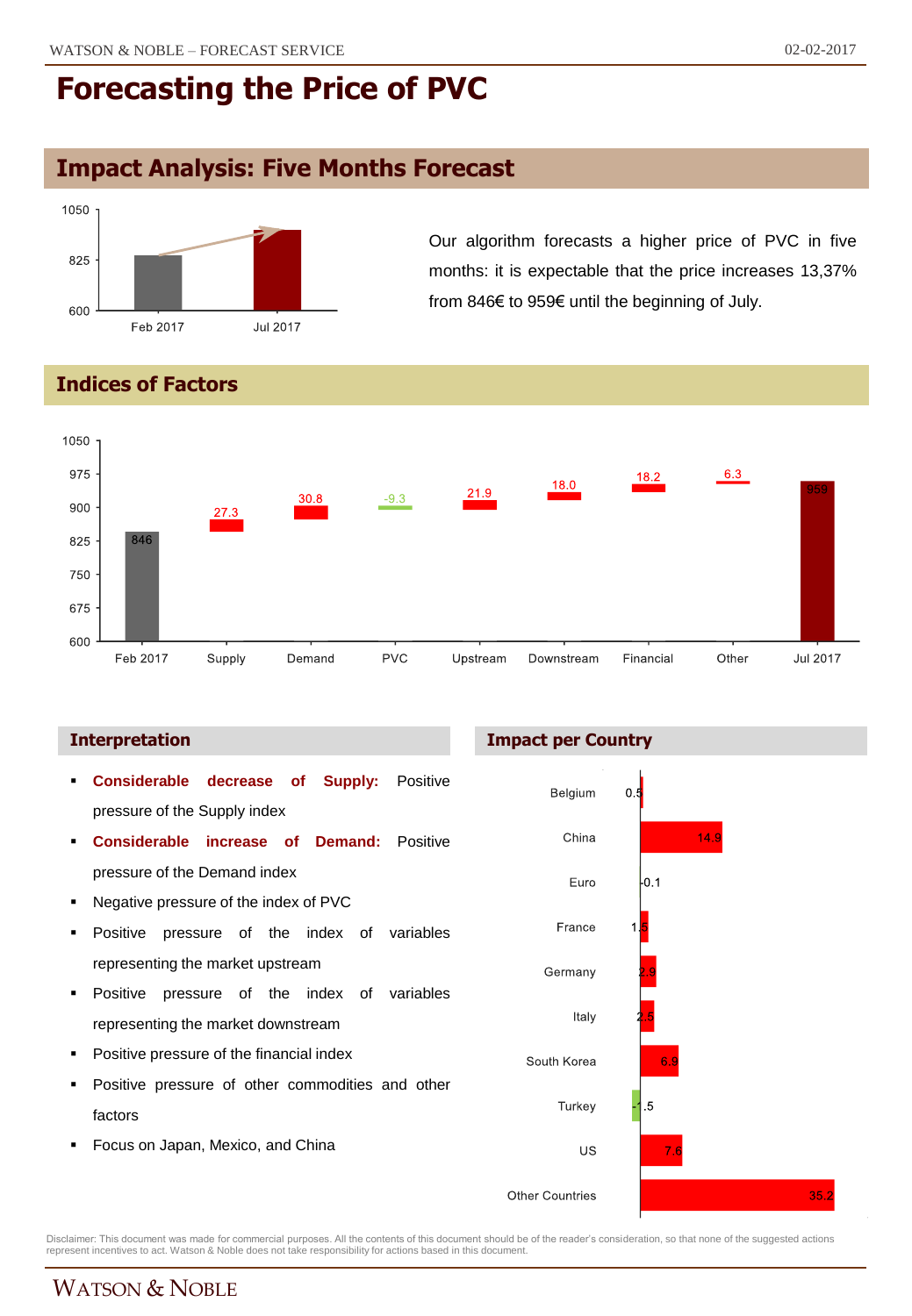## **Impact Analysis: Six Months Forecast**



Our algorithm forecasts a lower price of PVC in six months: it is expectable that the price decreases 11,39% from 846€ to 749€ until the beginning of August.

### **Indices of Factors**



- **Increase of Supply:** Negative pressure of the Supply index
- **Decrease of Demand:** Negative pressure of the Demand index
- **Considerably negative pressure of the index of PVC**
- **Negative pressure of the index of variables** representing the market upstream
- Negative pressure of the index of variables representing the market downstream
- Negative pressure of the financial index
- **Considerably negative pressure of other commodities and other factors**
- **Focus on US, UK, and Italy**

### **Interpretation Impact per Country**



Disclaimer: This document was made for commercial purposes. All the contents of this document should be of the reader's consideration, so that none of the suggested actions<br>represent incentives to act. Watson & Noble does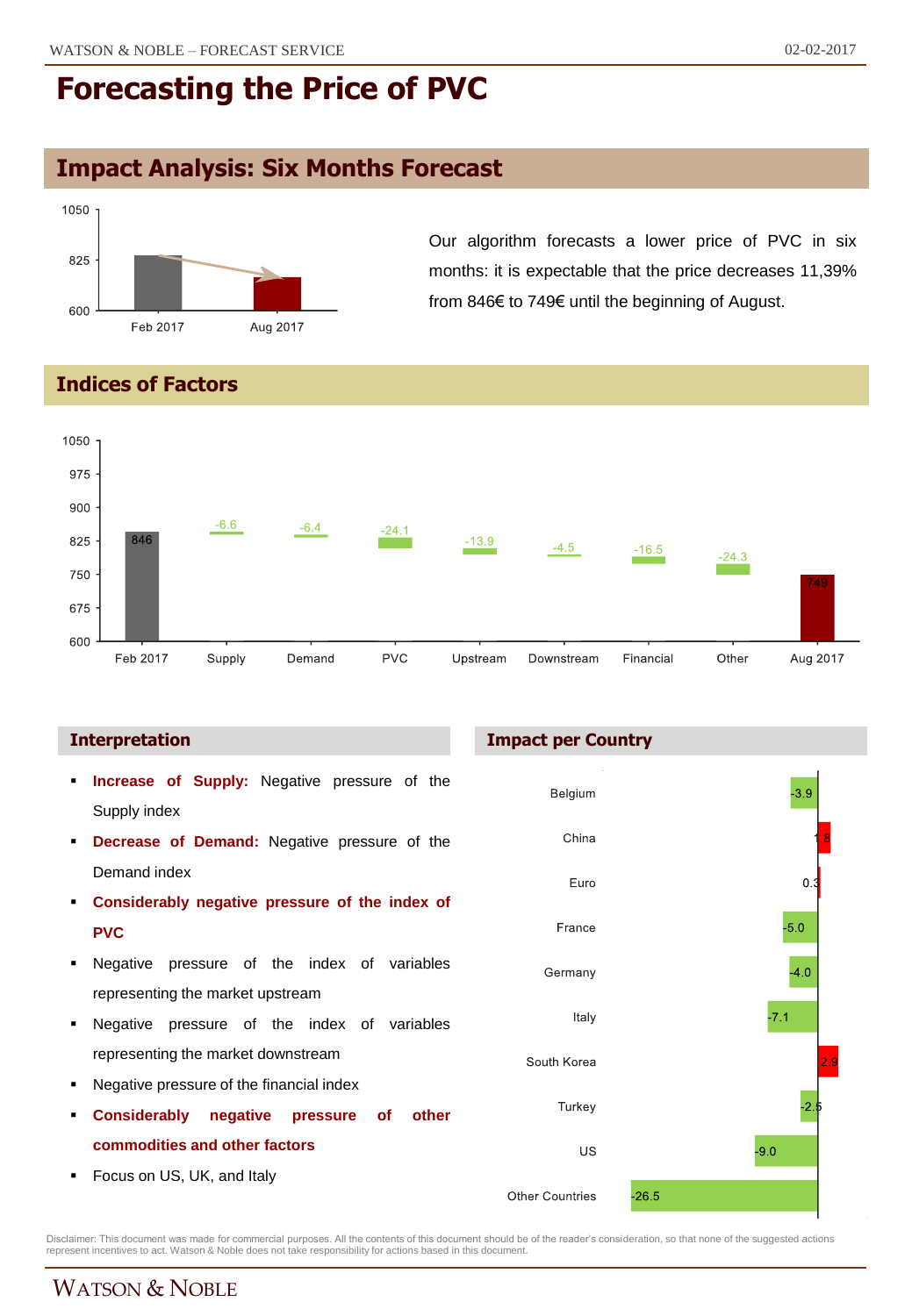## **APPENDIX I – Technical Explanation of the Impact Analysis**

In this appendix, we explain the impact analysis of the factors that most contribute for our forecasts.

This Impact Analysis is conducted individually for **each time horizon**, allowing for a distinction between the indices of variables that contribute for our forecasts at short and medium run.

For each time horizon, our analysis has **two components**: first, we present the impact of variables grouped by **indices of factors**; second we present the impact of variables grouped by **indices of countries.**

### **Indices of Factors**

**Indices of factors** are indices of the weighted contributions of the variables grouped in those factors.

**Supply Index:** composed of macroeconomic variables of the producing and exporting countries. It includes variables such as production, exchange rates, inflation, monetary policy, and wages. For example, an increase in wages implies higher production costs which should (in linear, general, and *ceteris paribus* terms) generate an incentive to increase prices;

**Demand index:** composed of macroeconomic variables of the consuming and importing countries. It includes variables such as production, exchange rates, inflation, monetary policy, and wages. For example, a decrease in a consumer confidence index should (in linear, general, and *ceteris paribus* terms) increase savings and decrease demand, leading to lower prices;

**PVC Index**: composed of variables related to PVC. It includes variables such as the price of PVC in different regions of the world and exports, imports, and producer prices of PVC in some countries. For example, an increase in the price of PVC in other region may imply an increase in the price of PVC in Europe due to arbitrage movements;

**Upstream index:** composed of variables related to Oil, Propylene, Natural Gas, and Naphtha. It includes variables such as the price and exports, imports, and producer prices of the inputs in some countries. For example, an increase in the price of Propylene should (in linear, general, and *ceteris paribus* terms) generate an increase in the price of PVC;